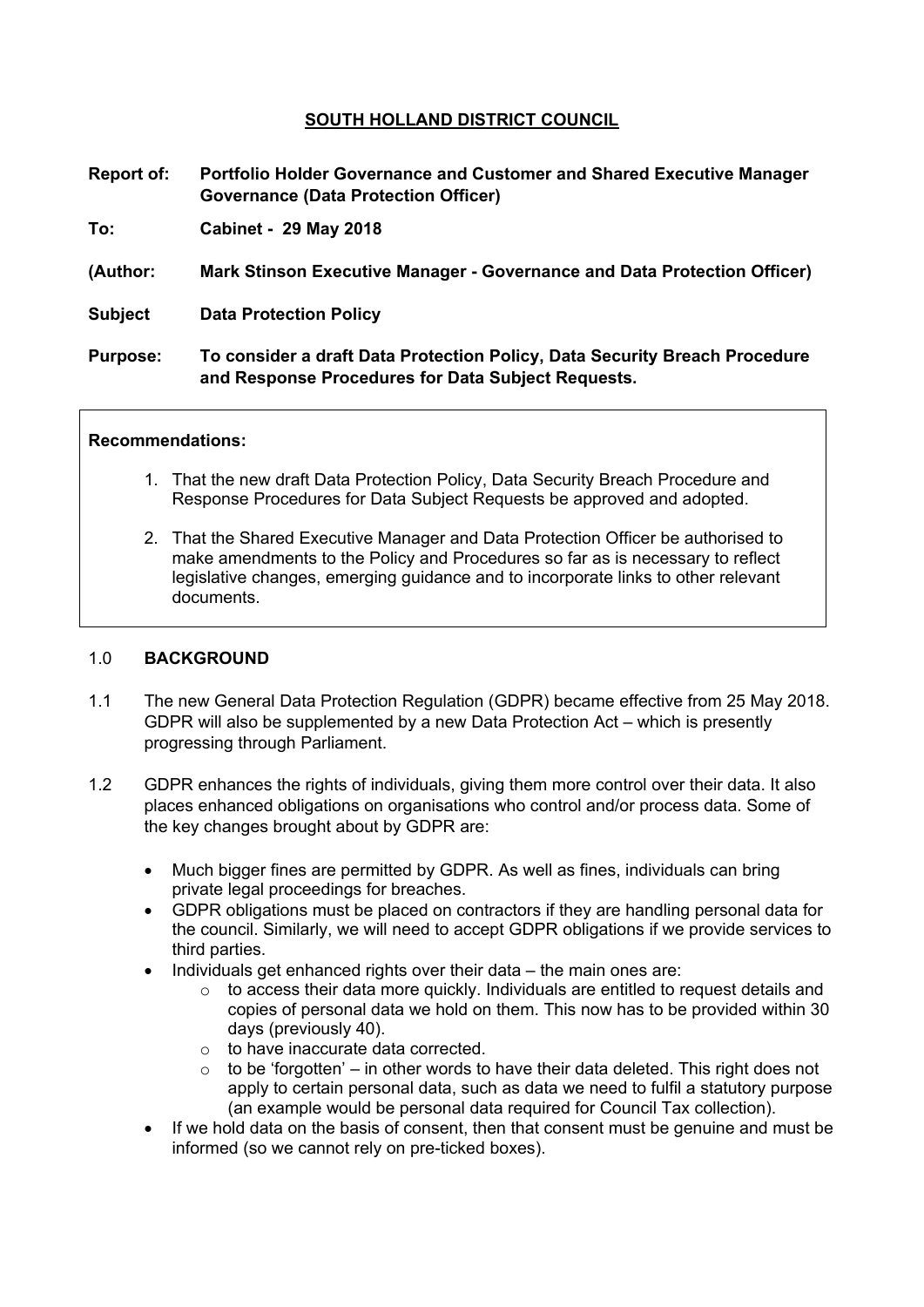- We must appoint a Data Protection Officer (The Executive Manager for Governance is identified in the Constitution as the Data Protection Officer)
- We need to be more transparent about the data we hold informing data subjects of the data we hold, how long we will hold it, whether we share it, what we use if for, etc. This is achieved in a number of ways, but in particular we are producing 'Privacy Notices' to tell individuals about how we are using their information.
- We now have an 'Accountability' duty. This means that we need to be able to evidence compliance. We are doing this by building an audit trail of training, new policies, new procedures, technical and organisational measures, privacy notices, and other key actions.
- 1.3 Appended to this report is a draft Data Protection Policy, Data Security Breach Procedure and Response Procedures for Data Subject Requests. These are mostly based on professional legal precedents, and then tailored for our use. There remain some gaps as we await enactment of the new Data Protection Act and receipt of further guidance. There will also be a need to cross reference other policies as these are created or updated (such as IT security policies). In light of this, Cabinet is asked to authorise the Executive Manager for Governance and Data Protection Officer to make amendments to the policy only so far as is necessary to reflect legislative changes, emerging guidance, and to cross reference linked policies.
- 1.4 The Policy and Procedures attached have been considered on a number of occasions by a Task Group established by the Policy Development Panel, and were approved by the Policy Development Panel on 1 May 2018. The Task Group will continue to meet in order to oversee our continuing work on GDPR.

### 2.0 **OPTIONS**

- 2.1 Cabinet may:
	- Approve the Policy and Procedures as written
	- Approve the Policy and Procedures with amendments
	- Do nothing.

### 3 **REASONS FOR RECOMMENDATION**

3.1 Approval will ensure that the Council has a fit-for-purpose Policy to assist in compliance with GDPR.

### 4 **EXPECTED BENEFITS**

4.1 The introduction of changes under GDPR places a duty on all data controllers and data processors to deal with personal data in a lawful and diligent manner. By ensuring that there is a robust Data Protection Policy in place, the Authority will be well positioned to adhere to these new requirements.

## 5 **IMPLICATIONS**

In preparing this report, the report author has considered the likely implications of the decision - particularly in terms of Carbon Footprint / Environmental Issues; Constitutional & Legal; Contracts; Corporate Priorities; Crime & Disorder; Equality &